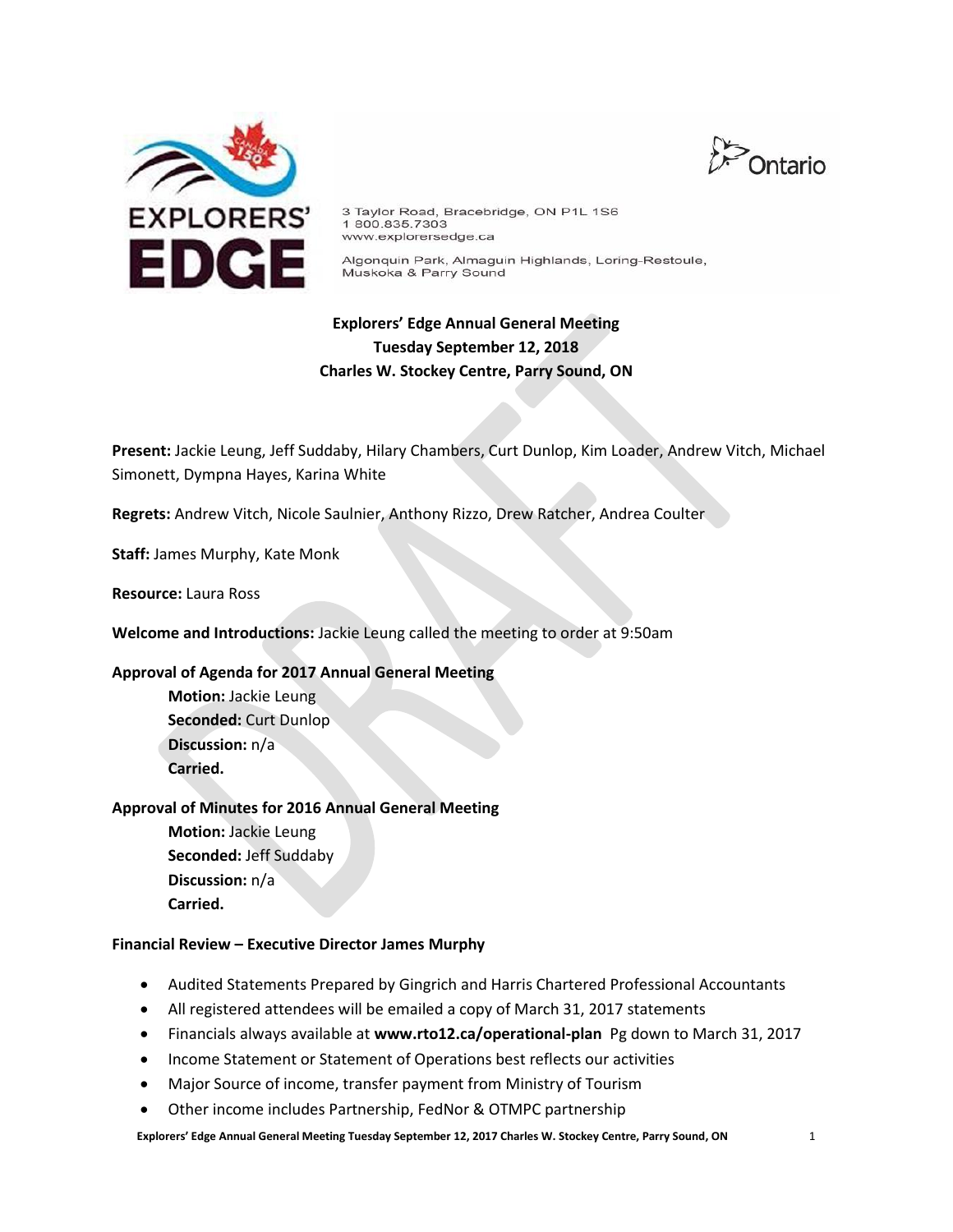- Expenses reflect the Marketing, Governance, Partnerships and products we choose to use our funding for
- Administration and Overhead accounts for 24% of our total budget

**Motion to Accept the Financials as Presented Motion:** Jeff Suddaby **Seconded:** Don MacKay **Discussion:** Members in attendance enquired about provincial funding model and FedNor income. **Carried.**

## **Appointment of Financial Review Firm for 2018 – Gingrich and Harris**

**Motion:** Jeff Suddaby **Seconded:** Hilary Chambers **Discussion:** n/a **Carried.**

## **Recognition of Retiring Directors**

Jackie Leung, Andrew Vitch, Nicole Saulnier, Drew Ratcher

## **2017 Slate of Directors**

Executive Director, James Murphy shared with the AGM attendees the outcome of the nomination committee's work, the follow slate of directors:

- 1. Anthony Rizzo
- 2. Brenda Scott
- 3. Curtis Dunlop
- 4. Donald MacKay
- 5. Dympna Hayes
- 6. Eric Migland
- 7. Gail Burrows
- 8. Hillary Chambers
- 9. Jeff Suddaby
- 10. John Langford
- 11. Karina White
- 12. Kim Loader
- 13. Michael Simonett
- 14. Scott Doughty

## Resource

1. Andrea Coulter